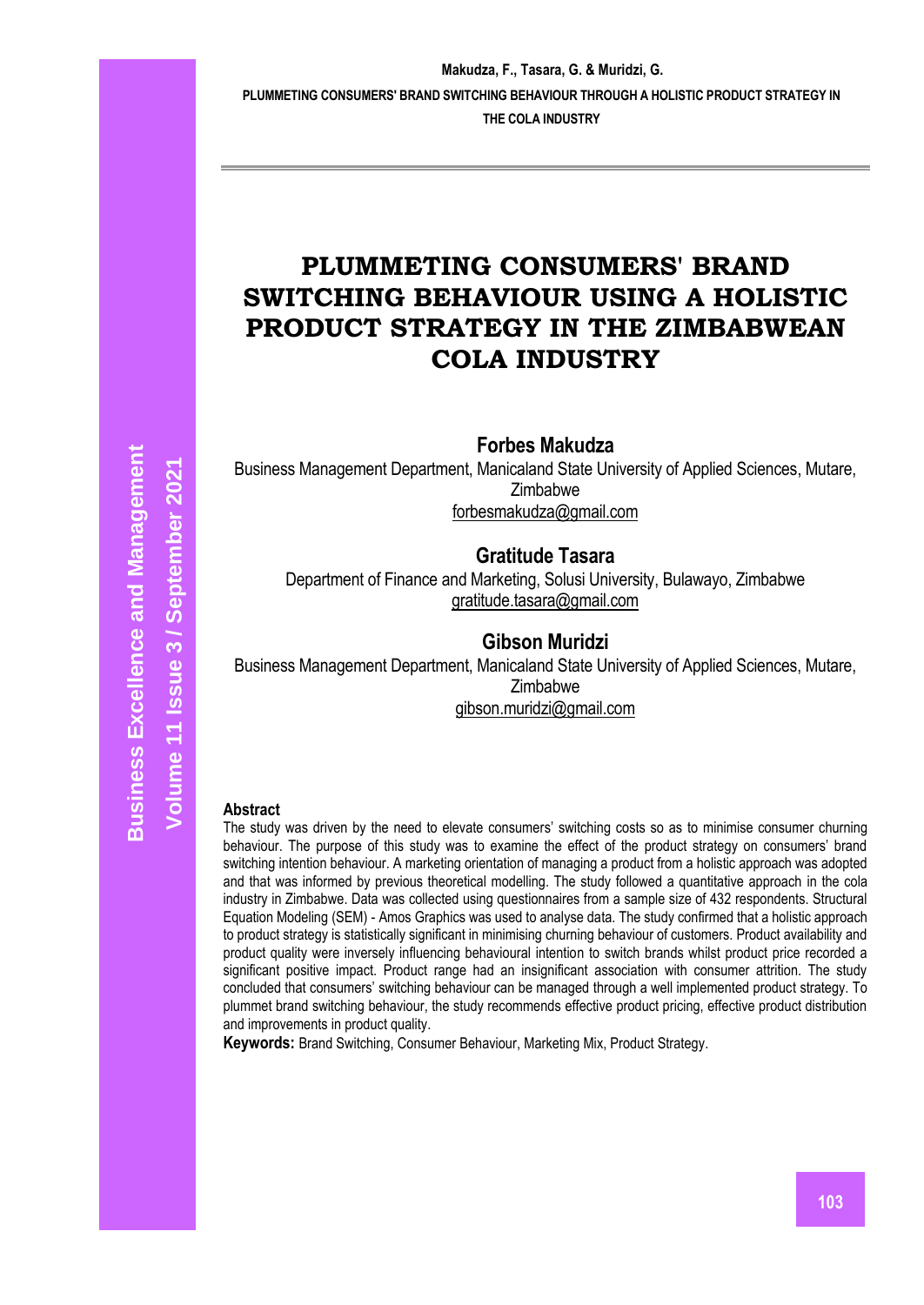# **1. INTRODUCTION**

The relationship between the consumer and the company is largely on transactional exchange episodes where a consumer gets a product and the company gets economic value. The quarter inch drill - quarter inch hole of Levitt (1983) enhanced the understanding of the product from a mere core offering to value delivery and beneficiation. Conversely, the product strategy has also been largely attributed to the marketing mix as one key component (Raylton, 2021). Although Kotler, Armstrong and Oliver (2018) acknowledge that product strategy is a discrete strategy on its own, it does work in harmony with all other elements of the marketing mix to offer a holistic strategy approach.

The advent of technological developments in product development has shortened the new product development process. Coupled with stiff competition and low market entry barriers, the product life cycle is gradually becoming shorter and shorter and consumers are gradually becoming nomadic as they engage in portfolio purchasing and high switching behaviour (Ownland & Conadis, 2020). This led to a trade-off dilemma where companies had to make a balance between product performance and efficiency as a means to elevate consumers' switching costs (Lama, 2015). Given that the product value is what the customer buys, it therefore follows that the product strategy has gradually gained a key prominence over consumer behavioural intentions in the twenty first century (Raylton, 2021).

This study therefore aims to examine the effect of the product strategy on consumers' behavioural intention. The study is based on the adaptation of the product theories of Jimenez (2005), Stantonn and Mccathyn (2009) and Gürbüz (2018), where the product strategy determinants are product pricing, product range, product availability and product quality. The study tested the model in the cola soft drink beverages industry. This study offers a unique contribution to overall marketing strategy by testing the application of the product strategy as an enhancer of consumer switching costs and an influencer of consumer behaviour. Practically, the study enhances the management of consumer products and behaviour in a volatile business environment.

### **2. LITERATURE REVIEW**

### **2.1 Product Strategy**

Kotler et al. (2018) define a product as anything that can be offered to the market to satisfy customers' needs and wants. Lama (2015) further adds that a product is the company's offering to its customers. Product strategy, on the other hand, is a company's deliberate strategy to offer a product to customers at the right time, right place and in the right form. It is a blueprint that aims to satisfy customers who consume those products (Yoffie, 2009). Druckler and Mackelnzie (2016) also commented that if a product strategy is poorly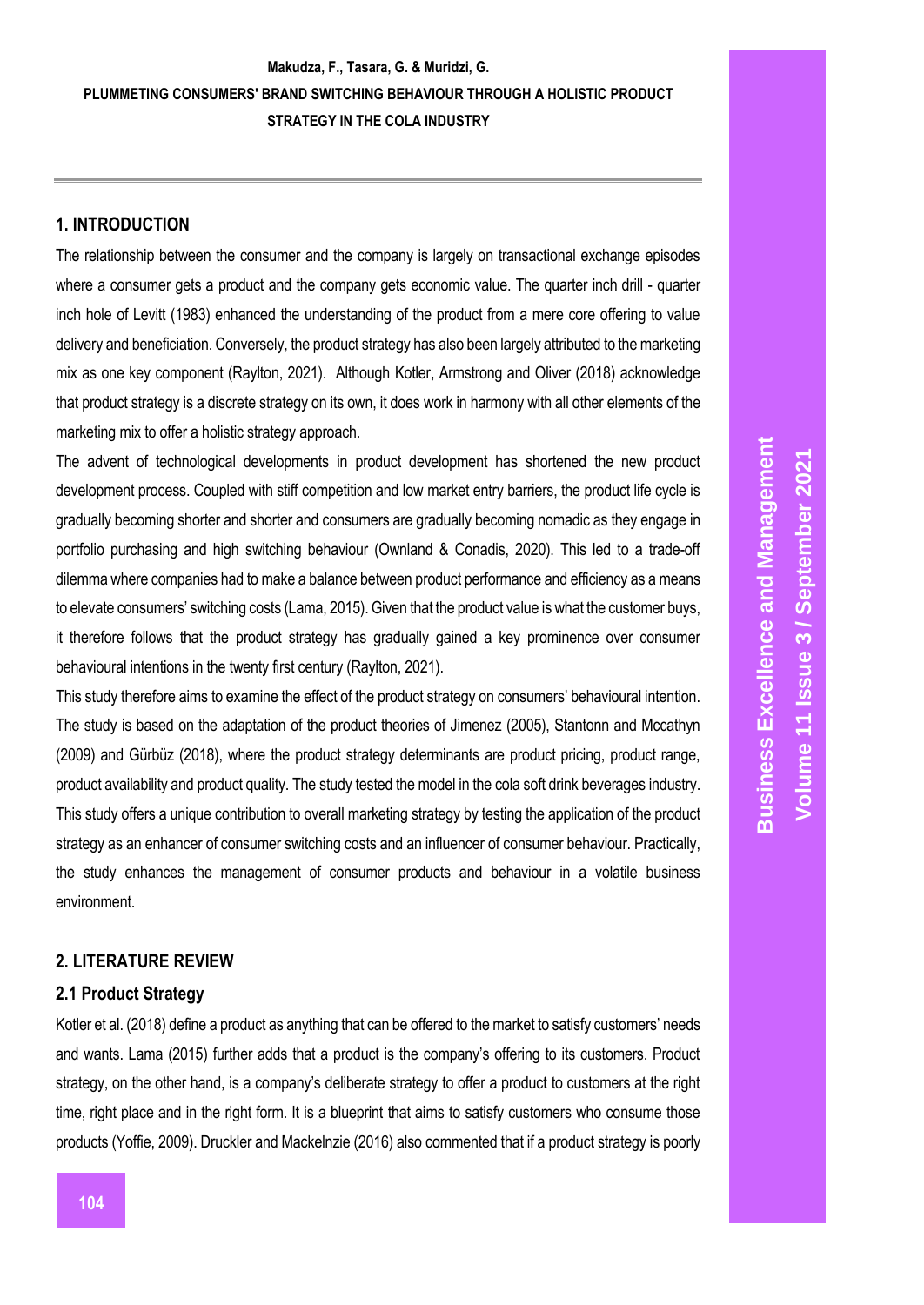implemented, customers may perceive it negatively, leading to a loss of competitiveness. To enhance their product strategies, Makudza, Muridzi and Chirima (2019) indicate that some companies engage in business process reengineering. This intimates that a neatly crafted product strategy promotes good sales and enhances organizational competitiveness.

### **2.2 Consumer Perception of a Company's Product Strategy**

Taylor, Satija, Khurana, Singh and Ebrahim (2010) define consumer perception of a product as the customer's views and beliefs about a company's product offering. Raylton (2021) concurs with Taylor et al. (2010) and further adds that consumer perception plays an integral part in consumer decision making. Products that are perceived favourably are more likely to be bought than those that are negatively perceived. Consumer perception determines the extent to which the customer's expectations of products are met (Mulla, 2011). Typically, before using a product or buying one, customers build an expectation of how the product or service should perform. They then compare that product expectation against the actual performance when they buy and use the product. In practice there is almost always a difference between the two (expectation and actual performance). The end result of the variation between actual performance of the product and the preconceived expectations leads to the development of a favourable or negative perception (Makudza, 2020).

Other company-related factors also play a major role in affecting the perception of customers in relation to the product. Andersson, Arvidsson and Lindström (2006) suggest that consumer perception is a complex phenomenon which may be influenced by the marketer using product price and how the product is promoted and distributed. Though marketers are earmarked as key influencers, Makudza, Mugarisanwa and Siziba (2020) suggested that social media and viral word-of-mouth are today building strong perceptions of the effectiveness of a company's product strategy.

#### **2.3 Consumer's behavioural intention to switch**

Behavioural intention shows the likely effect that certain behaviour is going to be performed (Marandu et. al., 2019). Consumers' intention to switch behaviour is the consumers' determination to move from one supplier to the other (Cronin et. al., 2000). When customers are exposed to various notable product strategies of companies, they develop an intention either to like them (intention to stay loyal) or to shun them (intention to switch). Typically, the behavioural intention to switch of customers is predicted by the strength of the consumers' perception of the product strategy of a particular company (Ebrahim et al., 2016).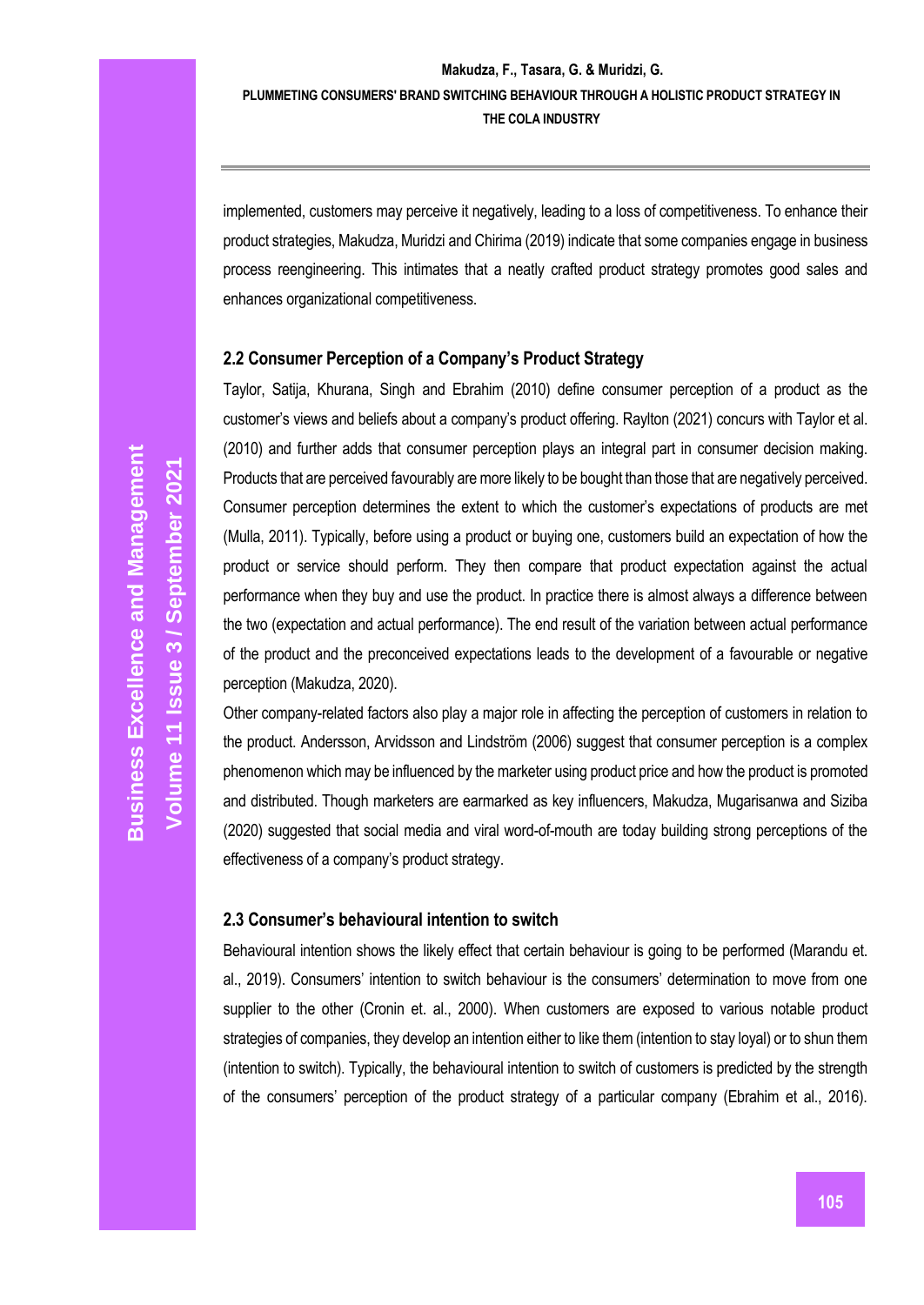Switching behavioural intention dimension shows the extent to which customers are willing to change from their current service provider to an alternate service provider (Ownland & Conadis, 2020).

According to the Theory of Reasoned Action (TRA) by Fishbein and Ajzen (1975) and the Theory of Planned Behaviour (TPB) by Ajzen (1991) an individual's behaviour is predicted by his or her intention to perform the behaviour. Venkatesh et al. (2003) second the notion that behavioural intention predicts actual behaviour. A comprehensive review of 450 articles that measured the association between behavioural intention and actual behaviour by Ogut (2016) revealed that there is a direct linear association between the two variables. Some scholars have used behavioural intention as an independent variable (Cirpin & Sarica, 2014; Marandu et. al., 2019). The reason behind this is the ability of behavioural intention to predict actual behaviours by customers (Marandu et al., 2019). Behavioural intention can either be positive or negative, depending on the strength of the antecedents of it. According to Al-qasa, Isa and Othman (2013) positive behavioural intention results in bonding with the service provider, a willingness to purchase from the service provider, and increased market share. On the opposite side, unfavourable behavioural intention leads consumers to show probability of brand switching, unwillingness to purchase from the service providers, and engaging in negative word-of-mouth (Makudza et al., 2020).

#### **2.4 Determinants of product strategy**

According to Solani (2019), identifying the main drivers of product strategy is not an easy task because there are so many factors that play a role on consumer purchasing behaviour. Jimenez (2005) however theorised that the product strategy is based on convenience, price and quality. The product strategy model of Jimenez (2005) was also supported by Nilghi (2020) who used three of Jimenez's (2005) variables as the predictors of consumer behaviour.

Stantonn and Mccathyn (2009) further theorized that the product can be classified either as consumer goods or industrial goods and can be driven by product durability, range and uniqueness. Stantonn and Mccathyn (2009) opine that a strong product strategy offers unique and durable products which are available in different forms and flavours. In another attempt to theorize the antecedents of the product strategy Gürbüz (2018) found that a viable product strategy is determined by six factors namely; physical attributes, product confidence, after-sales services, benefits, brand image and special features and guarantees. Gürbüz (2018) further indicates that a product strategy changes from time to time to cater for the ever-changing consumer behaviour.

This paper is informed by the theoretical modelling of Jimenez (2005), Stantonn and Mccathyn (2009) and Gürbüz (2018) through an adaptation approach of fusing the former's product strategy determinants and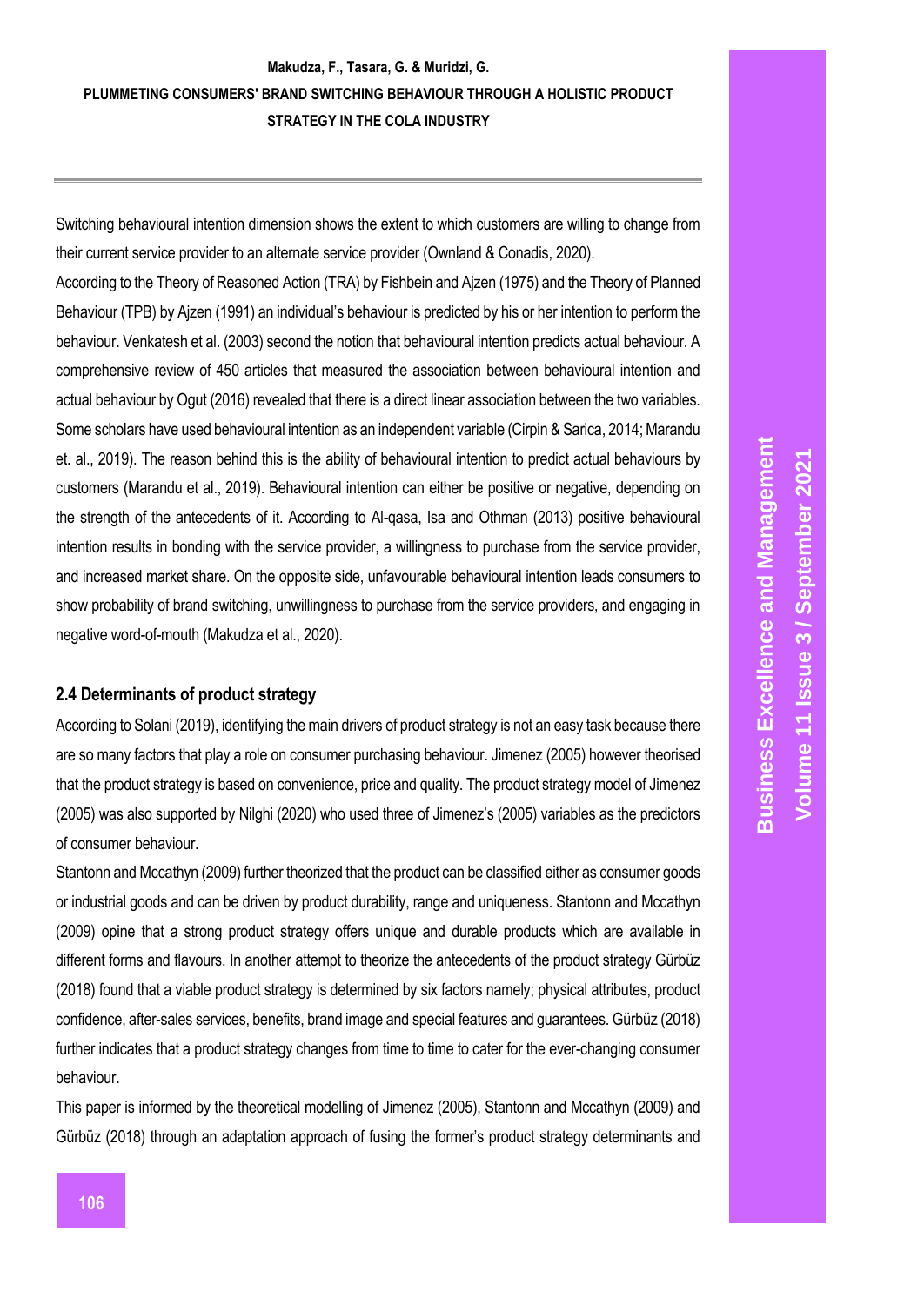linking them to consumer switching behaviour. In so doing, the product strategy is understood as determined by product Price, product Range, product Availability and product Quality (PRAQ).

#### **2.4.1 Product price**

According to Jimenez (2005), price is a value or reward provided in exchange for need satisfaction. The product's price and the consumers' perception of value should be compatible. Price relates directly to the generation of revenue and ultimately organizational profits (Paracha et al., 2012). It is the only variable that a marketer can change quickly to respond to changes in demand or to actions of competitors (Lal & Pankaj, 2017). Jimenez (2005) indicates that product pricing is determined by the value attached to the product, price sensitivity of the market, type of product (whether convenient, shopping, specialty or unsought product), competition, and governmental regulations.

Paracha et al. (2012) found that product price was a key determinant in establishing preference of a brand. Respondents agreed to the notion that they considered price of products before deciding to buy from either of the two. A related study by Hou et al. (2021) found that price was an invariably congruent determinant of consumer behaviour in online platforms. Hou et al. (2021) also found a related relationship between the price of the product itself and consumers' perception of quality. Putra et al. (2021) found that perceived price had a higher effect on perceived value and customer loyalty, whilst Drawnilise (2020)'s study found that product price was the second most important predictor of consumer loyalty behaviour, the first being product quality. In light of the foregoing discussion, we opine that price of a product directly impacts switching costs amid customers' churning behaviour. We therefore posit the following:

*H1: There is a positive association between product pricing and consumer's behavioural intention to switch brands*.

### **2.4.2 Product range**

Jimenez (2005) posits that product range refers to variations of a product that a company produces. The same product may be produced in different flavours and package sizes (Stantonn & Mccathyn, 2009). The essence of product range on consumer behaviour is developed in this study's model in three forms. The first aspect is the product variety which allows the firm to better meet the demands of heterogeneous consumers. Secondly, a broad product range can erect entry barriers by strategically pre-empting new market entrants and, thirdly, multiple products allow the firm to reduce competition through mutual forbearance (Stantonn & Mccathyn, 2009; Jimenez, 2005).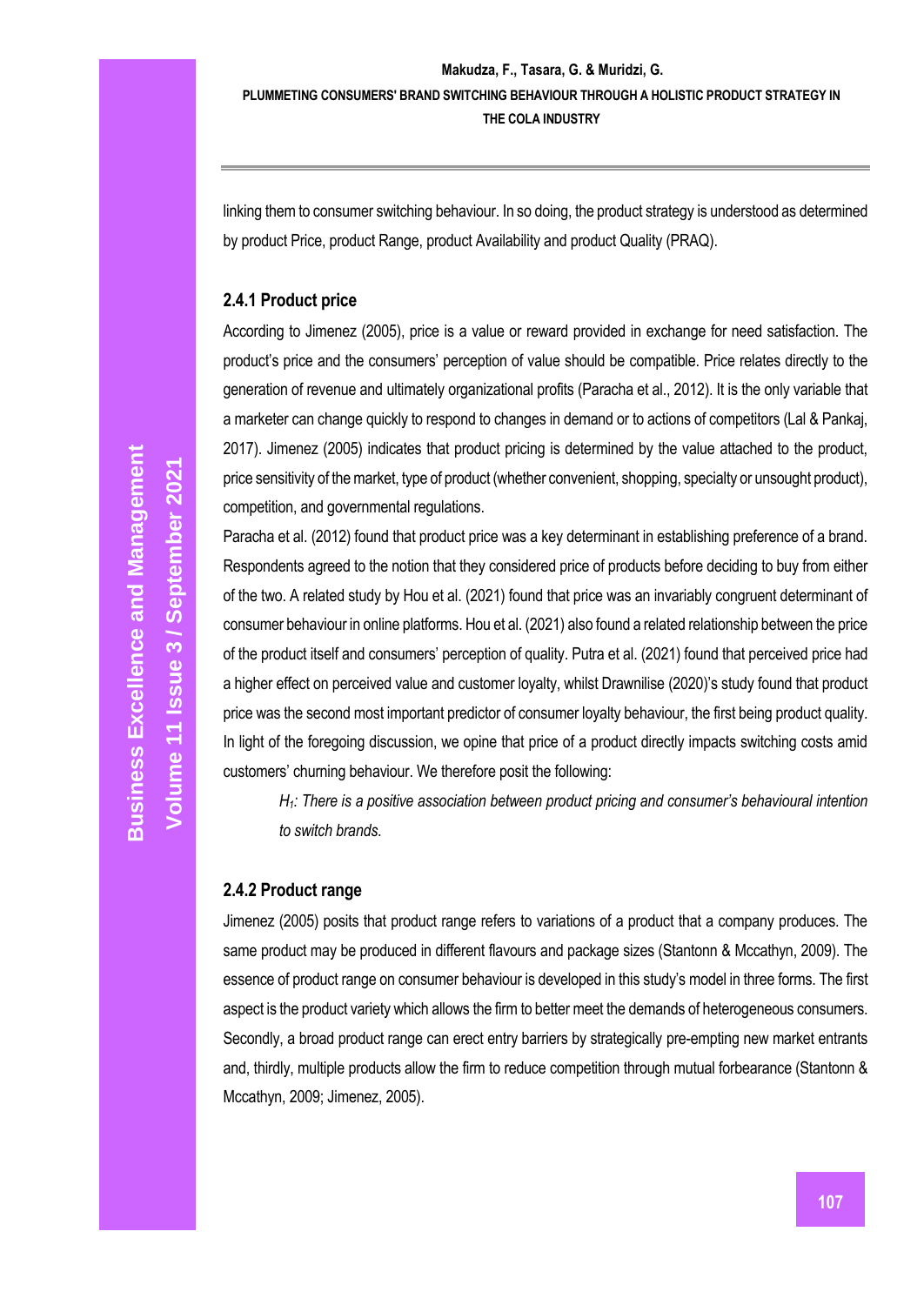An empirical study by Tjahjaningsih Ningsih and Utomo (2020) found that product range and diversity influence customer satisfaction and enhance word-of-mouth marketing. Although Drawnilise (2020) also examined the effect of product range, its impact was found to be low, though statistically significantly affecting consumer behaviour. Mulla (2011) also concluded that range of products acted as a significant determinant of consumer behaviour in the cola beverages industry.

Therefore, the following hypothesis was developed for this study:

*H2: There is an inverse association between product range and consumer's behavioural intention to switch brands.* 

#### **2.4.3 Product availability**

Product availability refers to the extent to which a product or company offering is easily accessible in the right form, place, time and assortment (Kotler et al., 2018). It also affects consistency in product delivery. Stantonn and Mccathyn (2009) posit that a strong product strategy offers unique and durable products which are made available to customers in different forms and flavours. When a product is sometimes not available on the shelf of major stores, customers may perceive the brand as being inconsistent (Gronroos, 1990; Kotler et al., 2018).

A sample from a systematic study by Paracha et al. (2012) agreed that if one brand is not readily available, customers would buy the existing brand. Their study further notes that absence of a product on the shelf may drive loyal customers to test other brands, thereby reducing switching costs. Tantiwongwat (2013) explained that Coca-Cola gained more market share over Pepsi-Cola in other regions because Coca-Cola increased product availability capitalizing on Pepsi's absence; hence, consumers who preferred Pepsi tended to substitute it with Coca-Cola. Conversely, Maumbe et al. (2019) expressed product availability as the driver of market share in the cola beverages industry as poorly distributed products lost market share to intensive distributors.

The study thus makes the following proposition:

*H*<sub>3</sub>*:* There is an inverse association between product availability and consumers' behavioural *intention to switch brands.* 

#### **2.4.4 Product quality**

Product quality is the collection of characteristics or attributes of a product or service that relies on its ability to fulfil stated or implied needs (Chris, 2014). The relationship between quality and behavioural intention is complex. Product quality may have a direct or indirect effect on behavioural intention (Jimenez, 2005). The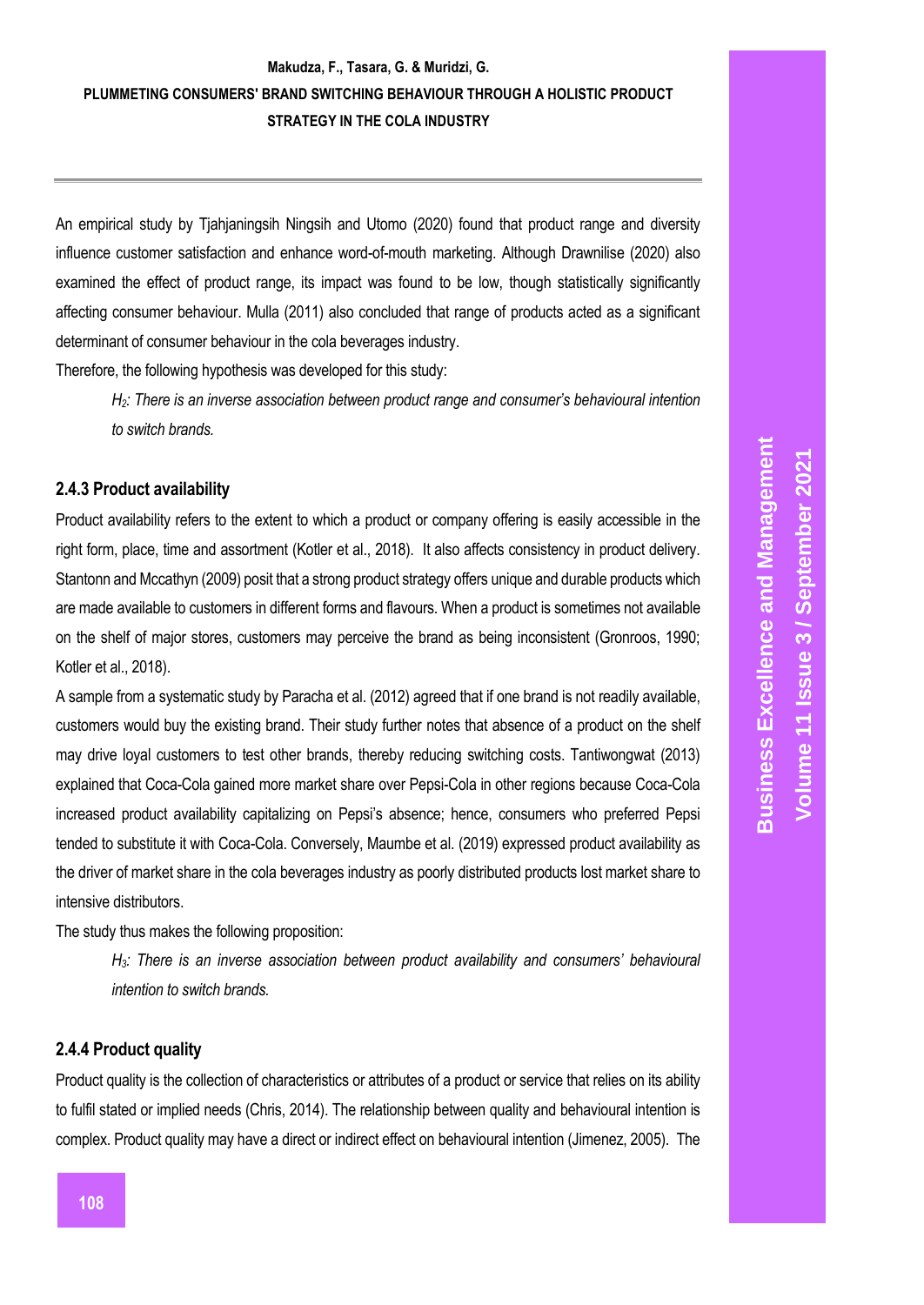higher the product quality, the stronger the intention for customers to stay loyal and the opposite also holds true for poor product quality. According to Makudza (2020), product quality perception is developed from the variance between customers' quality expectation and perceived quality. Expected quality is built through marketing communication, individual needs, and viral communications. Perceived quality is influenced by an experience of both technical and functional quality aspects of the product (Gürbüz, 2018; Makudza, 2020). Previous studies also confirm the role of quality on consumer switching behaviour. Paracha et al. (2012) found out that 44.50% of the sample strongly agreed that the taste and quality of the product influenced their brand selection. Hou et al. (2021) concluded that product quality is a key determinant in the decision of customers to buy from a collection of online brands.

The study therefore hypothesises that:

*H*<sub>4</sub>*:* There is an inverse association between product quality and consumers' behavioural intention *to switch brands.*

Figure 1 presents the conceptual framework for the study.



**FIGURE 1. THE CONCEPTUAL FRAMEWORK**

Source: By the authors

Thus, the following equation was tested:

Intention to Switch = $\beta_0$  +  $\beta_1$ *PP* +  $\beta_2$ *PR*+  $\beta_3$ *PA* +  $\beta_4$ *PQ* +  $\varepsilon$ )

Where PP is product price, PR is product range, PA is product availability and PQ is product quality.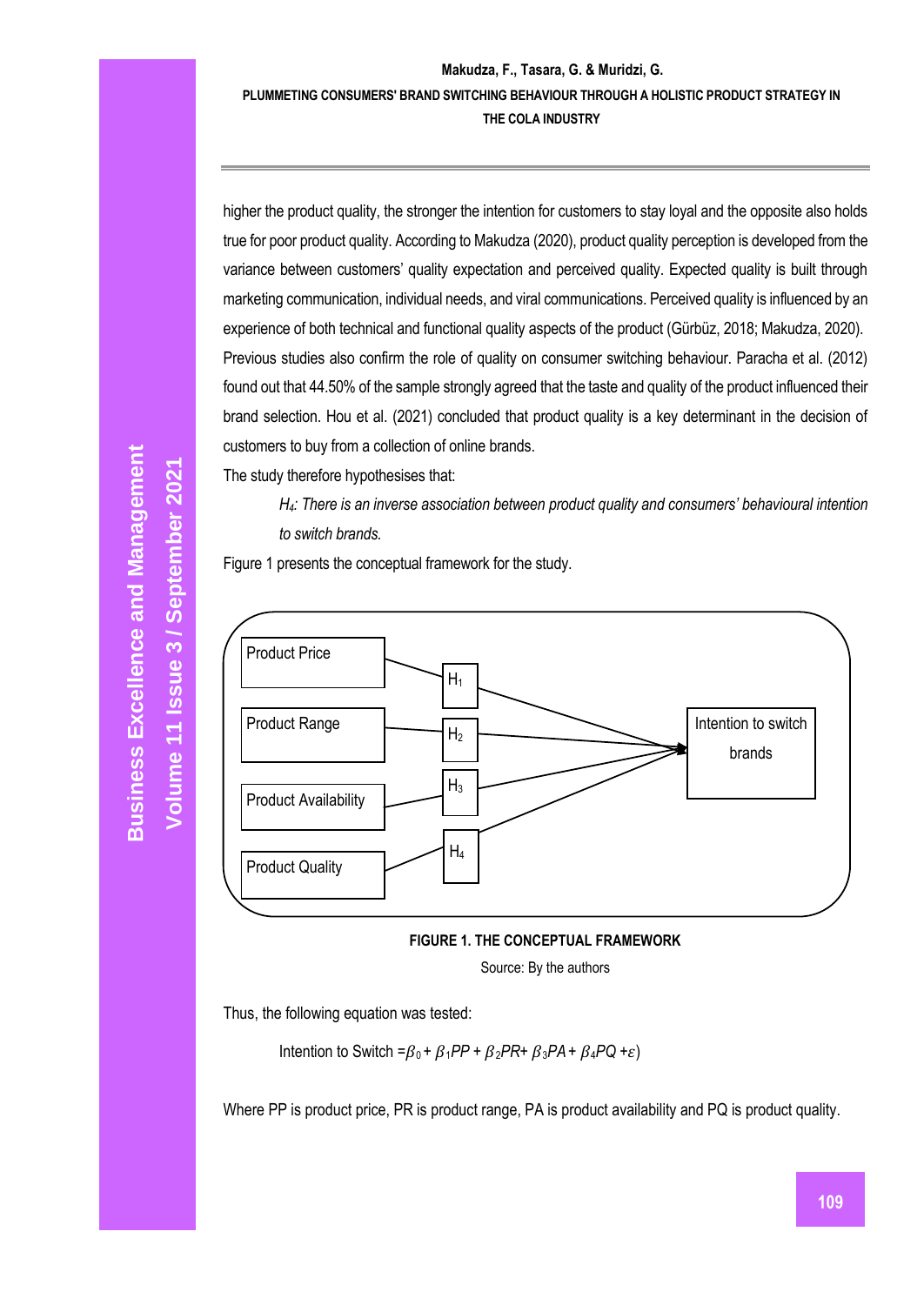# **3. METHODOLOGY**

The study followed the positivism philosophy in trying to quantify the differential effect of the product strategy on consumers' brand switching behaviour. Quantitative methods were therefore used to unpack consumer behaviour and product strategy. The target population of the study was made up of cola beverage customers. Coca-Cola and Pepsi-Cola were the two major brands which were targeted as most consumers had undergone the taste-testing phases of both brands, thus enhancing collection of data from the right group.

The study further applied cluster sampling by focusing on customers who were loyal to Coca-Cola. All customers who indicated that they were loyal to Pepsi-Cola were eliminated from the study. This was deliberately done in order to establish the switching intention of Coca-Cola's loyal customers without the influence of customers who had already switched to Pepsi-Cola. Although the study attracted 432 respondents, only 257 respondents who professed brand patronage of Coca-Cola were used to test the study model. The minimum sample size was determined using the Krejcie and Morgan (1970) sample size framework However, guided by Saunders et. al., (2015) the study further adjusted upwards the minimum sample size to cater for non-responses. The sample size was deemed representative of the entire population as it was generated at 95% confidence level and 5% margin of error. Data was collected using questionnaires and the study was conducted in an ethically and morally upright manner while respondents' right to withdraw, voluntary participation, and informed consent were upheld. SPSS-AMOS was used to analyse the data.

# **4. RESULTS AND DISCUSSION**

#### **4.1 Sample distribution**

Table 1 shows the frequency distribution.

| <b>Aspect</b> |    |      | <b>Distribution</b> | Per cent (%) |       |  |
|---------------|----|------|---------------------|--------------|-------|--|
| Gender        |    |      | Male                | 200          | 46.3  |  |
|               |    |      | Female              | 232          | 53.7  |  |
|               |    |      | <b>Total</b><br>432 |              | 100.0 |  |
| Age           |    |      | Below 20            | 30           | 6.9   |  |
|               |    |      | 21 to 30            | 147          | 34.0  |  |
|               |    |      | 31 to 40            | 175          | 40.5  |  |
|               |    |      | 41 to 50            | 68           | 15.7  |  |
|               |    |      | Above 50            | 12           | 2.8   |  |
|               |    |      | <b>Total</b>        | 432          | 100.0 |  |
| Knowledge     | of | cola | Yes                 | 432          | 100   |  |
| products      |    |      | No                  | 0            | 0     |  |

#### **TABLE 1. SAMPLE DISTRIBUTION**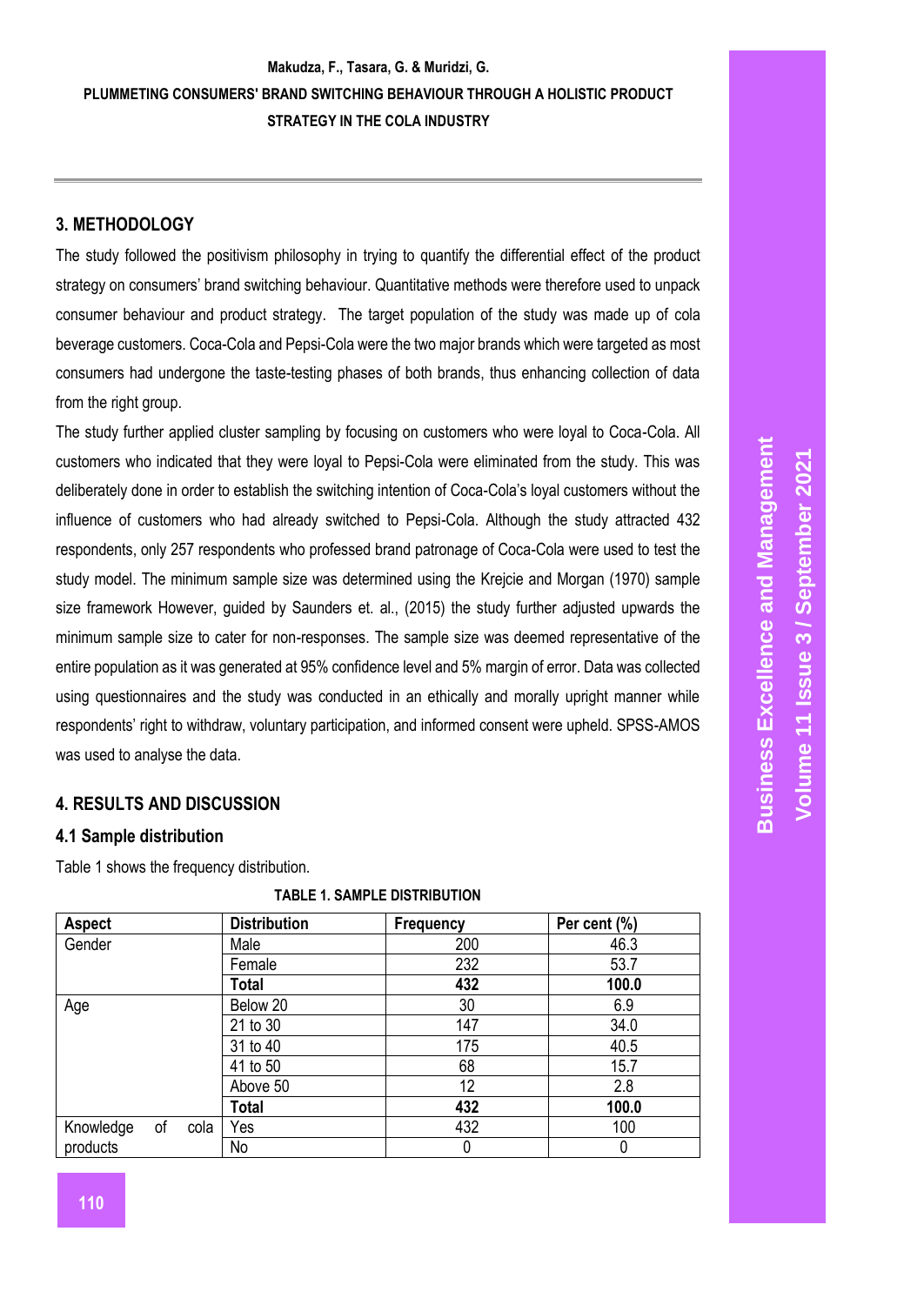|                         | <b>Total</b> | 432 | 100.0 |  |
|-------------------------|--------------|-----|-------|--|
| <b>Brand Preference</b> | Coke         | 257 | 59.5  |  |
|                         | Pepsi-Cola   | 175 | 40.5  |  |
|                         | <b>Total</b> | 432 | 100.0 |  |
| Consumption             | Monthly      | 132 | 30.6  |  |
| Frequency               | Fortnightly  | 153 | 35.4  |  |
|                         | Weekly       | 90  | 20.8  |  |
|                         | Daily        | 57  | 13.2  |  |
|                         | <b>Total</b> | 432 | 100.0 |  |

Source: Research findings computed using SPSS

Table 1. shows that females outnumbered male respondents, whilst young adults aged between 30 and 40 years of age dominated the study (40.5%). The least represented age group is of those above 50 years, constituting (2.8%). Given that data was randomly collected, these results suggest that females are more active consumers of soft drinks than males, and that young adults enjoy soft drink beverages more in comparison to the elderly and the young.

Through data cleaning, the study eliminated all responses who were not aware of the two brands under study. This left behind 432 validated responses who were conscious of both Coca-Cola and Pepsi-Cola products. The study further eliminated 175 responses of customers who were loyal to Pepsi-cola and focused specifically on 257 respondents whose loyalty rested with Coca-Cola. This was done to measure the brand switching intention of loyal customers of Coke to Pepsi-Cola. Regardless of the foregoing, the study managed to validate that Coca-Cola is still the preferred brand in the Cola market with a 59.5% loyalty index against Pepsi-Cola's 40.5%. Soft drink beverages are purchased more infrequently as the majority of respondents confirmed that they buy soft drinks fortnightly (35.4%) and monthly (30.6%).

#### **4.2 Exploratory Factor Analysis (EFA)**

The study followed the recommendations of Kline (2005) that there is need to reconnoiter questionnaire items to verify whether they affirm their dimensions through EFA. EFA is a principal tool for multivariate dimension reduction and it should be followed by another confirming test statistic (Kline, 2005; Schmitt, 2011). Guided by the aforementioned literature, the study conducted the EFA for the suggested model. Kaiser-Meyer-Olkin's Measure of Sampling Adequacy score was 0.857 whilst Bartlett's Test of Sphericity was statistically significant ( $X^2$  = 3199.18; DF = 120; P = 0.00; P < 0.05). This proved that the data was suitable for analysis. A Varimax rotation factor analysis confirmed each measurement item loaded to the corresponding component, and four independent components emerged namely product price, product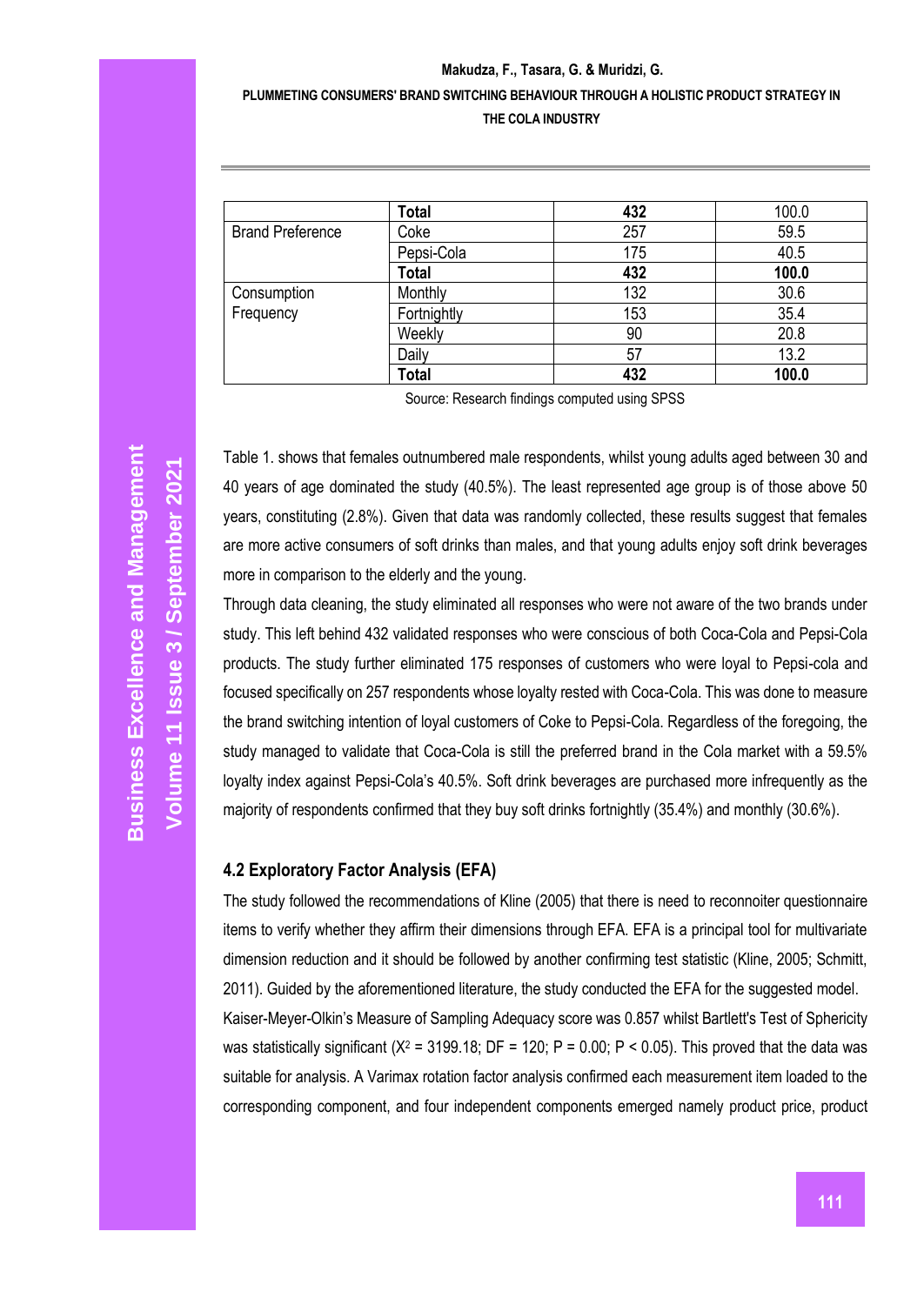range, product availability and product quality. The least loading had 0.713 whilst the highest recorded was 0.876. All these loadings were above the cut-off threshold of 0.50 (Pallant, 2005).

# **4.3 Confirmatory Factor Analysis (CFA)**

A confirmatory factor analysis was conducted in AMOS® to examine the divergent and convergent validity, as well as to examine the measurement model. The study also analysed the reliability of the instrument. The CFA results indicated a good model fit (CMIN = 172.2, DF = 92, P= 0.00, CMIN/DF = 1.873, GFI = 0.953, AGFI = 0.931; CFI = 0.974, RMSEA = 0.045). The conclusion on the model fit threshold was based on Hair et al. (2010). The model was therefore worth using in this study. Table 2 shows the results of the CFA.

| <b>Factors</b>              | <b>Item</b>     | <b>Standard Loadings</b> | <b>Cronbach Alpha</b> | <b>Composite reliability</b> | <b>AVE</b> |
|-----------------------------|-----------------|--------------------------|-----------------------|------------------------------|------------|
| <b>Product Price</b>        | PP <sub>1</sub> | 0.77                     | 0.73                  | 0.88                         | 0.65       |
|                             | PP <sub>2</sub> | 0.65                     |                       |                              |            |
|                             | PP <sub>3</sub> | 0.89                     |                       |                              |            |
|                             | PP4             | 0.90                     |                       |                              |            |
| <b>Product Range</b>        | PR <sub>1</sub> | 0.84                     | 0.829                 | 0.90                         | 0.69       |
|                             | PR <sub>2</sub> | 0.85                     |                       |                              |            |
|                             | PR <sub>3</sub> | 0.88                     |                       |                              |            |
|                             | PR4             | 0.75                     |                       |                              |            |
| <b>Product Availability</b> | PA1             | 0.67                     | 0.897                 | 0.82                         | 0.53       |
|                             | PA2             | 0.77                     |                       |                              |            |
|                             | PA3             | 0.77                     |                       |                              |            |
|                             | PA4             | 0.71                     |                       |                              |            |
| <b>Product Quality</b>      | PQ1             | 0.76                     | 0.76                  | 0.81                         | 0.52       |
|                             | PQ2             | 0.68                     |                       |                              |            |
|                             | PQ3             | 0.67                     |                       |                              |            |
|                             | PQ4             | 0.77                     |                       |                              |            |
| Behavioural Intention       | BI1             | 0.71                     | 0.81                  | 0.81                         | 0.52       |
|                             | BI <sub>2</sub> | 0.77                     |                       |                              |            |
|                             | BI3             | 0.62                     |                       |                              |            |
|                             | BI4             | 0.76                     |                       |                              |            |

#### **TABLE 2. CONFIRMATORY FACTOR ANALYSIS**

Source: Research findings processed by SPPS-AMOS

From Table 2, the study assessed the convergent validity and reliability through consideration of factor loadings, Cronbach Alpha, Composite Reliability, and Average Variance Extracted (AVE). The results demonstrate high factor loadings which range from 0.65 to 0.90. According to Hair et al., (2010), the minimum cut-off point is 0.5. This therefore supports the notion that indicators were closely related and were measuring underlying latent factors. The Composite Reliability and the Cronbach Alpha statistics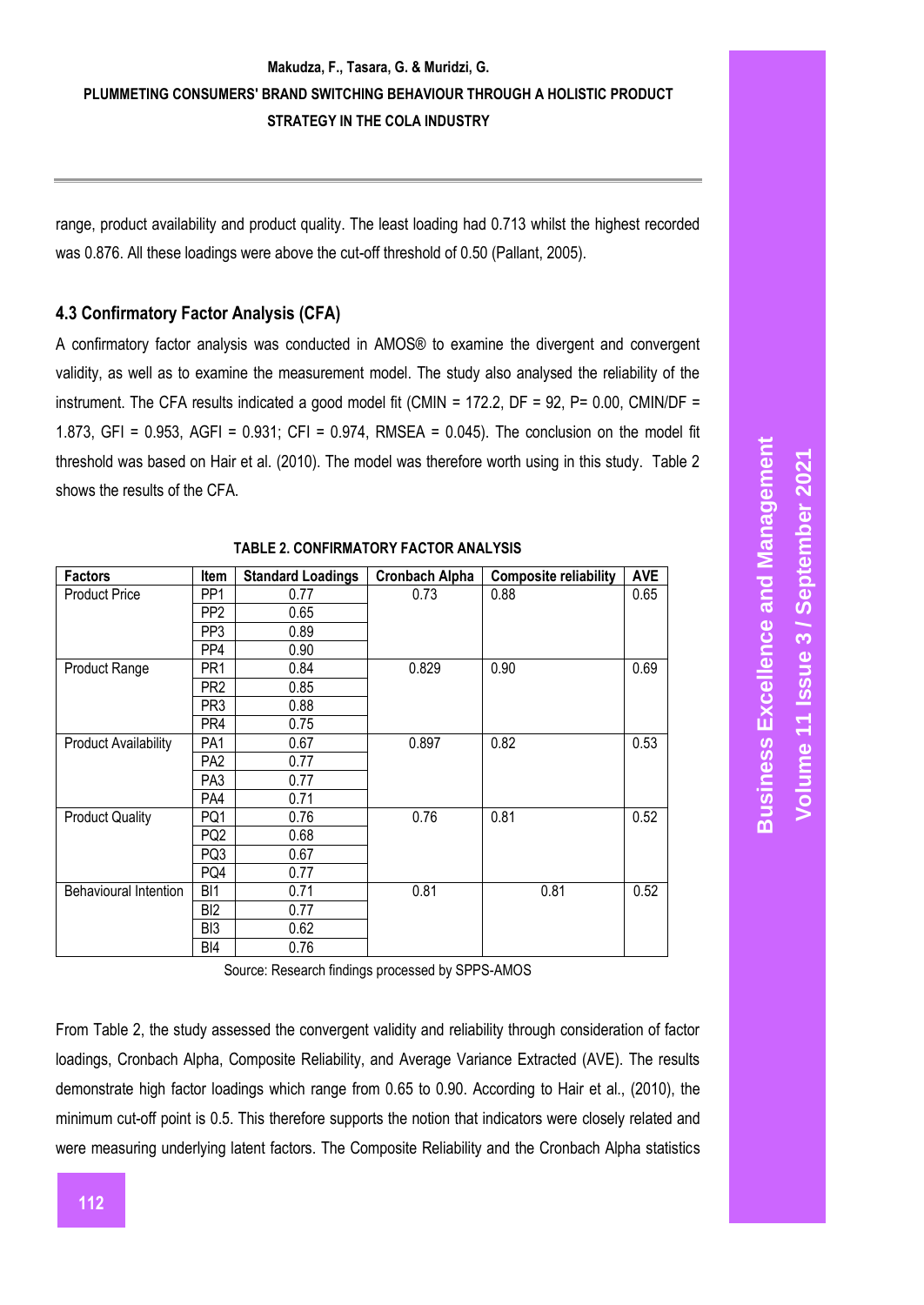ranked 0.73 and above. Hair et al. (2010) suggested a minimum threshold of 0.70, hence validating the reliability of the indicators. Furthermore, the AVE for all latent factors were 0.52 and above. This surpassed the minimum threshold of 0.5 (Hair et al., 2010). Table 3 shows the results of the discriminant validity.

| TABLE 3. DISURININAN E VALIDI F |                |                |                |                |                                 |  |
|---------------------------------|----------------|----------------|----------------|----------------|---------------------------------|--|
|                                 | <b>Product</b> | <b>Product</b> | <b>Product</b> | <b>Product</b> | <b>Behavioural Intention to</b> |  |
|                                 | <b>Price</b>   | Range          | Availability   | Quality        | switch brands                   |  |
| <b>Product Price</b>            | 0.80893        |                |                |                |                                 |  |
| <b>Product Range</b>            | 0.405          | 0.63639        |                |                |                                 |  |
| <b>Product Availability</b>     | $-0.441$       | $-0.213$       | 0.83182        |                |                                 |  |
| <b>Product Quality</b>          | $-0.731$       | $-0.628$       | 0.587          | 0.76615        |                                 |  |
| Behavioural Intention to        | 0.698          | 0.097          | $-0.507$       | $-0.601$       | 0.71805                         |  |
| switch brands                   |                |                |                |                |                                 |  |

**TABLE 3. DISCRIMINANT VALIDITY**

Table 3 shows that the square root of the average variance extracted was higher than the correlation between the latent factors. These results therefore provide evidence of discriminant validity through the recommendations of Hair et al., (2010) and Byrne (2004). The same table also presents correlations between study constructs. Of interest is the statistically significant inverse associations between behavioural intention and product quality (-0.60) and product availability (-0.51). A strong positive correlation was established between behavioural intention to switch brands and product price whilst an insignificant association was recorded between behavioural intention and product range.

### **4.4 Path analysis**

To test the impact of the association between product strategy and behavioural intention to switch, a structural model of intention was analysed. Figure 2 presents the structural model, with path results and  $R^2$ .

Source: Research findings processed from SPPS-AMOS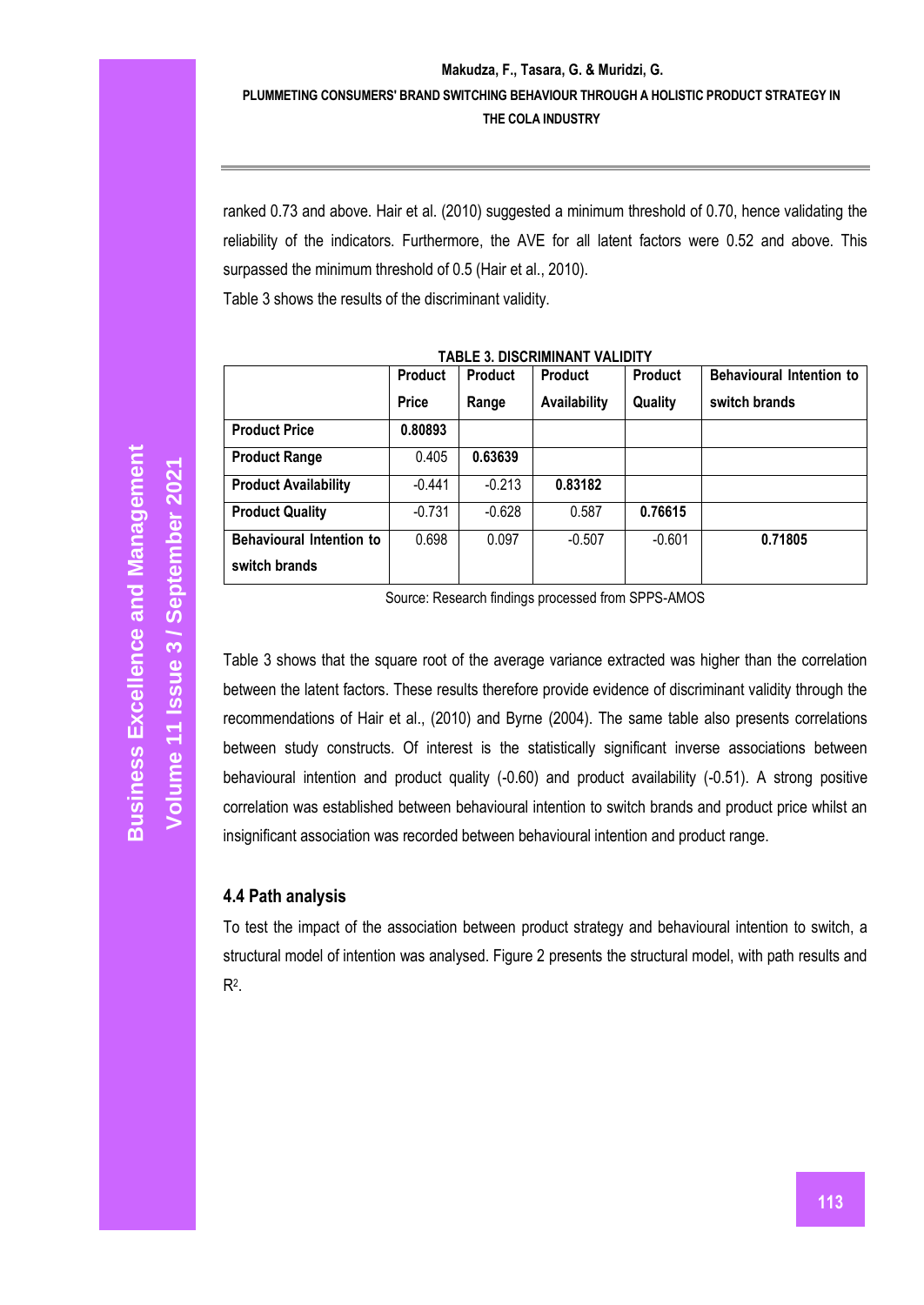



**FIGURE 2. PATH COEFFIECIENCY** Source: The Authors

Where PA is product availability; PQ is product quality, PP is product price and PR is product range. The structural model in Figure 2 was a good fit (CMIN 290.02, df = 106, P = 0.00, CMIN/DF = 2.193, GFI  $= 951$ , AGF = 0.927; CFI = 0.962, RMSEA = 0.054). The R<sup>2</sup> of the model was 0.61 indicating that the model managed to capture and explain 61% of the factors that drive brand switching behaviour. Figure 2 also shows that product strategy in the soft drink beverages industry has inverse impacts with behavioural intention to switch brands on latent variables; product availability and product quality, whilst positive impacts were experienced on product price and product range. Table 4 shows the levels of significance for the structural model.

**Business Excellence and Management Business Excellence and Management September 2021 3 / Volume 11 Issue**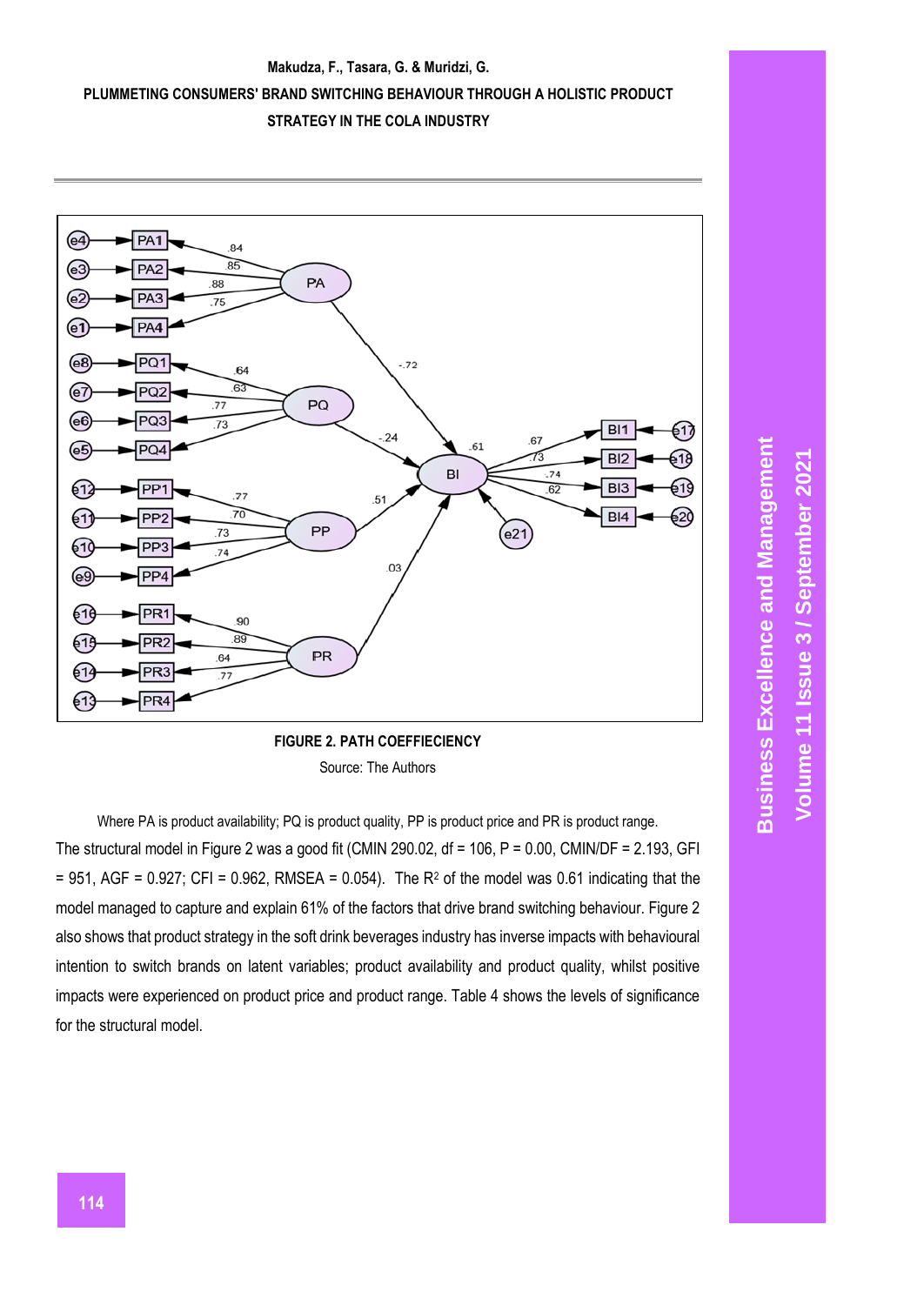|    |      |           | <b>Standardized Coefficients</b> | S.E.  | C.R.     | D     | <b>Decision</b> |
|----|------|-----------|----------------------------------|-------|----------|-------|-----------------|
| BI | <--- | <b>PA</b> | $-0.723$                         | 0.031 | $-5.397$ | 0.000 | Supported       |
| BI | <    | PQ        | $-0.241$                         | 0.071 | $-4.031$ | 0.000 | Supported       |
| BI | <--- | PP        | 0.512                            | 0.097 | 6.850    | 0.000 | Supported       |
| BI | <--- | PR        | 0.028                            | 0.055 | .498     | 0.619 | Rejected        |

#### **TABLE 4. SIGNIFICANCE OF THE STUDY'S ASSOCIATIONS**

Source: Research findings processed from AMOS

#### **5. DISCUSSION OF FINDINGS**

**The first hypothesis** tested the association between intention to switch brands and product pricing strategy ( $\beta$  = 0.512, P = 0.00, r = 0.698). The results thus show that product pricing has a strong, significant, and positive impact on churning behaviour and H1 was supported. The conclusion on the first hypothesis means that consumers are price sensitive. Therefore, if cola product prices are hiked, customers will switch to competing brands. This therefore suggests the need for a low-cost leadership strategy against consumer attrition woes.

Empirical studies also had similar findings; Hou et al. (2021) found out that product price was an invariably congruent determinant of consumer online interactions. Similarly, Garbario and Slonim (2003) found a positive association between price and perceived expensiveness. Other studies also came to the same conclusion (Drawnilise, 2020; Lichtenstein & Ridgway, 2013; Paracha et al., 2012; Putra, Jayadi & Steven, 2021).

**The second hypothesis** between product range and behavioural intention to switch brands was not statistically significant ( $\beta$  = 0.028, P = 0.619). The study therefore rejects the alternate hypothesis and concludes that there is evidence of a statistically insignificant association between product range and behavioural intention to switch brands. This shows that consumers' decision to buy is not driven by the range of products that brands offer.

The study produced slightly different results from examined empirical studies. Drawnilise (2020) found out that product range was statistically significant with a positive but weak association with brand loyalty. Tantiwongwat (2013) also found a weak but significant association between the two variables. However, results from the study showed that there is no association between product range and consumers' intention to switch from one brand to the other.

**The third hypothesis** measured the association between product availability and consumers' behavioural intention to switch brands. Study results show a significant inverse association between the two variables (β = -0.723, P = 0.00, r = -0.507). Consumers may switch from one brand to the other if their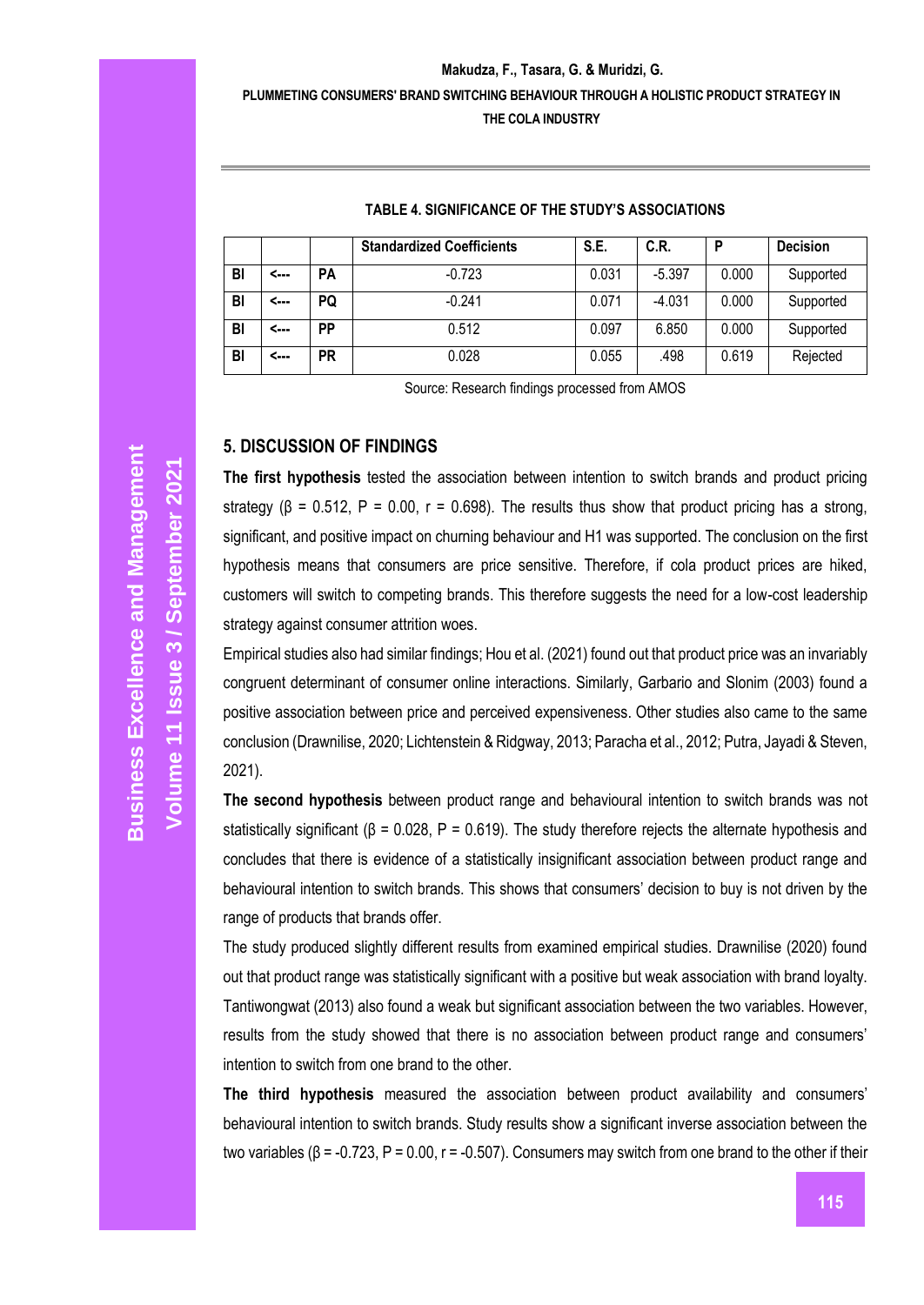loyal brand is not readily available on the shelves. The high impact factor of 73% demonstrates the strong conviction of consumers to switch from brands which are not available in the market. The association was also negative meaning that, if a loyal brand is not readily available, customers will easily switch to a competing brand if it is available.

Previous studies have also confirmed the need to make products easily available. Paracha et al. (2012) found that if one brand is not readily available customers switch to available brands. Mulla (2011) also found an inverse association between product availability and consumer switching behaviour.

**The fourth hypothesis** examined the relationship between product quality and behavioural intention to switch brands. Statistical results in Table 4 show that the association between product quality and consumers' behavioral intention to switch brands was statistically significant (β = -0.24, P = 0.00). The strength and direction of the association was shown by the correlation coefficient of -0.601; which shows a strong but negative association between product quality and consumer intention. We therefore accept the alternate hypothesis and conclude that there is statistical evidence of an inverse association between product quality and consumers' behavioral intention to switch brands.

The interpretation of the results is that product quality really affects consumers' brand switching behaviour. The higher the product quality, the lower the consumers' intention to switch to competing brands. Therefore, enhancement of product quality reduces churning behaviour. Previous research findings were closely aligned to the findings of this study. Paracha et al. (2012) found that 44.5% of the sample strongly agreed that the taste and quality of the product influenced their brand selection. Hou et al. (2021) concluded that product quality is a key determinant in the decision of customers to buy from a collection of online brands. Ownland and Conadis (2020) also found that cola customers were better moved to buying from a particular brand based on quality. Meanwhile, Ladhari and Morales (2011) concurred with the current results.

### **6. CONCLUSIONS AND IMPLICATIONS**

The study validated the strategic marketing significance of the product strategy on consumer behaviour and therefore concludes that a strong product strategy elevates consumer's switching costs and minimises consumers' churning behaviour. The study further concludes that product quality and product availability have an inverse association with brand switching behaviour whilst product pricing has a positive impact. Further to that, the study also concluded that product range does not influence brand switching behaviour of consumers.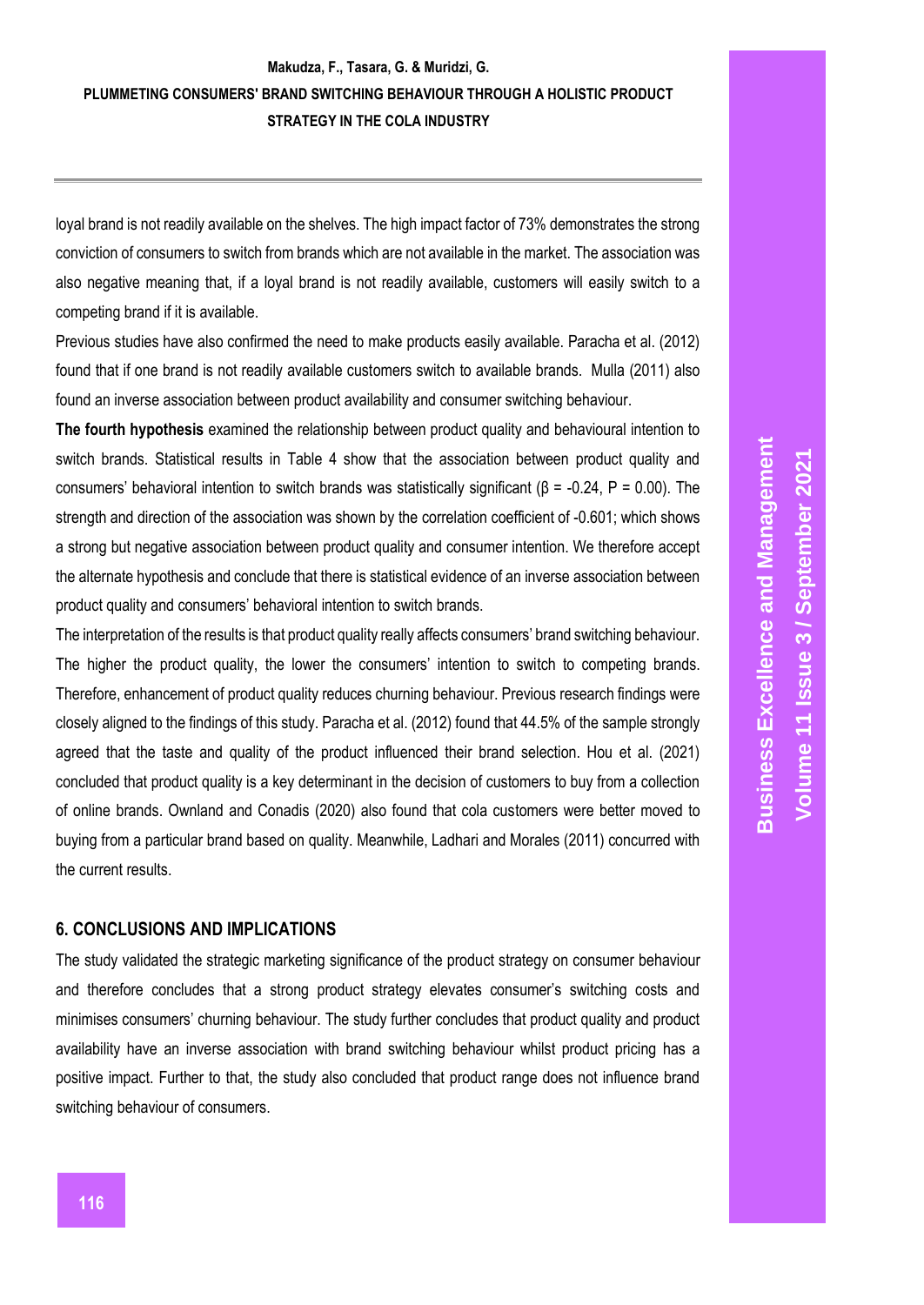These conclusions have marketing and practical managerial implications for the cola beverages industry and other related sectors. The study's findings indicate the touch points that drive consumer loyalty through the minimisation of consumer attrition. These factors include enhancement of the product availability strategy through extensive distribution of products and the enhancement of quality through continuous improvement. The study also informs the pricing strategy of companies and makes a strong case for a cost leadership strategy where the market is price sensitive.

The study suffered some few limitations. It was limited to only two brands (Coca-Cola and Pepsi-Cola) regardless of the existence of other small brands in the cola industry. However, this was done to ensure comparability as other cola brands do not have a global and countrywide coverage/ presence. Hence to isolate switching behaviour based on market coverage, two brands with global and national coverage were considered. Another limitation was that the product strategy was understood by just analyzing four variables, namely price, quality, range and availability. There may be other factors that also affect product strategy as proven by an R<sup>2</sup> of 0.61, which means that there are other factors which account for 39% of the behavioural impact on consumers. Regardless of the aforementioned limitations, the study managed to offer a validated model which future researchers may want to test in various target groups.

# **REFERENCES**

- Ajzen, I. (1991). The theory of planned behaviour, organisational behaviour and human decision processes. *Journal of Theoretical and Applied Information Technology. 50*(1), 179 –211.
- Al-qasa, K., Isa, F. & Othman, S. (2013). Factors affecting intentions to use banking services in Yemen. *Journal of Internet Banking and Commerce*, *18*(2), 45-56.
- Andersson, E., Arvidsson, E. & Linstrom, C. (2006). Coca-Cola or Pepsi; that is the Question A study about different factors affecting consumer preferences. *International Marketing Journal, 22*(1), 1221- 1243.
- Byrne, B. M. (2004). Testing for multigroup invariance using AMOS graphics: A road less travelled. *Structural Equation Modelling*, *11*(2), 272–300. [https://doi.org/10.](https://doi.org/10.1207/s15328007sem1102_8) [1207/s15328007sem1102\\_8](https://doi.org/10.1207/s15328007sem1102_8)
- Chris, D. (2014). Product attributes and brand equity in the mobile domain: The mediating role of customer experience. *International Journal of Information Management*, *32*(2), 139–146. <https://doi.org/10.1016/j.ijinfomgt.2011.11.017>
- Cirpin, B., & Sarica, K. (2014). Measuring service quality in banking industry: A case study from Turkey. *Istanbul University Journal of the School of Business, 43*(2), 205-217.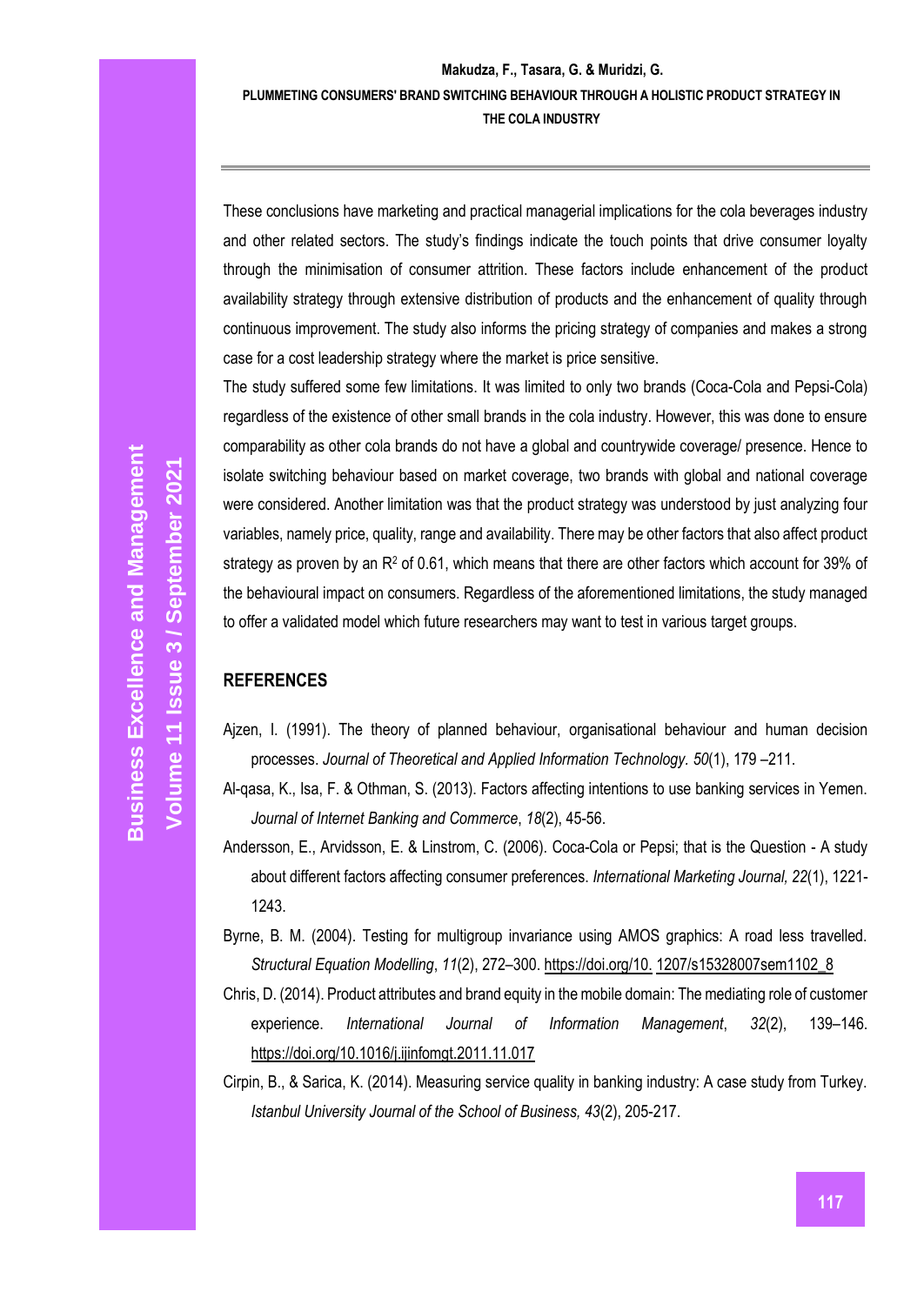- Cronin, J., Brady, M. & Hult, T. (2000). Assessing the effects of quality, value, and customer satisfaction on consumer behavioral intentions in service environments. *Journal of Retailing, 76*(2), 193–218.
- Drawnilise, D. (2020). The impact of the product strategy on brand loyalty. *International Journal of Marketing and Brand Management, 3*(1), 15-24.
- Druckler, P. & Mackelnzie, V., (2016). Cola Preferences: disguised taste vs. brand evaluation. *Advances in Consumer Research, 5*(1), 18.
- Ebrahim, R., Ghoneim, G., Irani, Z. & Fan, Y. (2016). A brand preference and repurchase intention model: the role of consumer experience, *Journal of Marketing Management,* 32(1), 1230-1259, [https://doi.org/10.1080/0267257X.2016.1150322.](https://doi.org/10.1080/0267257X.2016.1150322)
- Fishbein, M. & Ajzen, I. (1975). *Belief, Attitude, Intention, and Behavior: An Introduction to Theory and Research.* Addison-Wesley, Reading, MA.
- Garbario E. & Slonim, R. (2003). Interrelationships and distinct effects of internal reference prices on perceived expensiveness. *Psychology and Marketing, 20*(3), 227-48.
- Gronroos, C. (1990). Marketing services: the case of a missing product. *The Journal of Business & Industrial Marketing*, *13*(4/5), 322-338.
- Gürbüz, E. (2018). *Theory of new product development and its applications.* IntechOpen. [http://dx.doi.org/10.5772/intechopen.74527.](http://dx.doi.org/10.5772/intechopen.74527)
- Hair, J. F. Black, W. C. Babin, B. J. & Anderson, R. E. (2010). *Multivariate data analysis.* Prentice Hall, Upper Saddle River, NJ.
- Hou, R., Zhao, Y., Zhu, M. & Xiaogang, L. (2021). Price and quality decision in a vertically-differentiated supply chain with an online to store channel. *Journal of Retailing and Consumer Services, 62*(1), 1 – 12.
- Jimenez, C. (2005). *Price, quality and convenience as predictors of consumer purchasing of sustainable products.* Texas State University, Texas, USA.
- Kline, R. B. (2005). *Principles and practice of structural equation modelling, 2nd Ed,* Guilford Press.
- Kotler, P., Armstrong, G. & Oliver, M. (2018). *Principles of marketing, 17th Edition.* Global Ed. Harlow: Pearson.
- Krejcie, R. V. & Morgan, D. W. (1970). Determining sample size for research activities. *Educational and Psychological Measurement, 30*(1) 607-610.
- Ladhari, Y. & Morales, U. (2011). Implementing total quality management: the role of human resource management, *SAM Advanced Management Journal*, *59*(2), 10-17.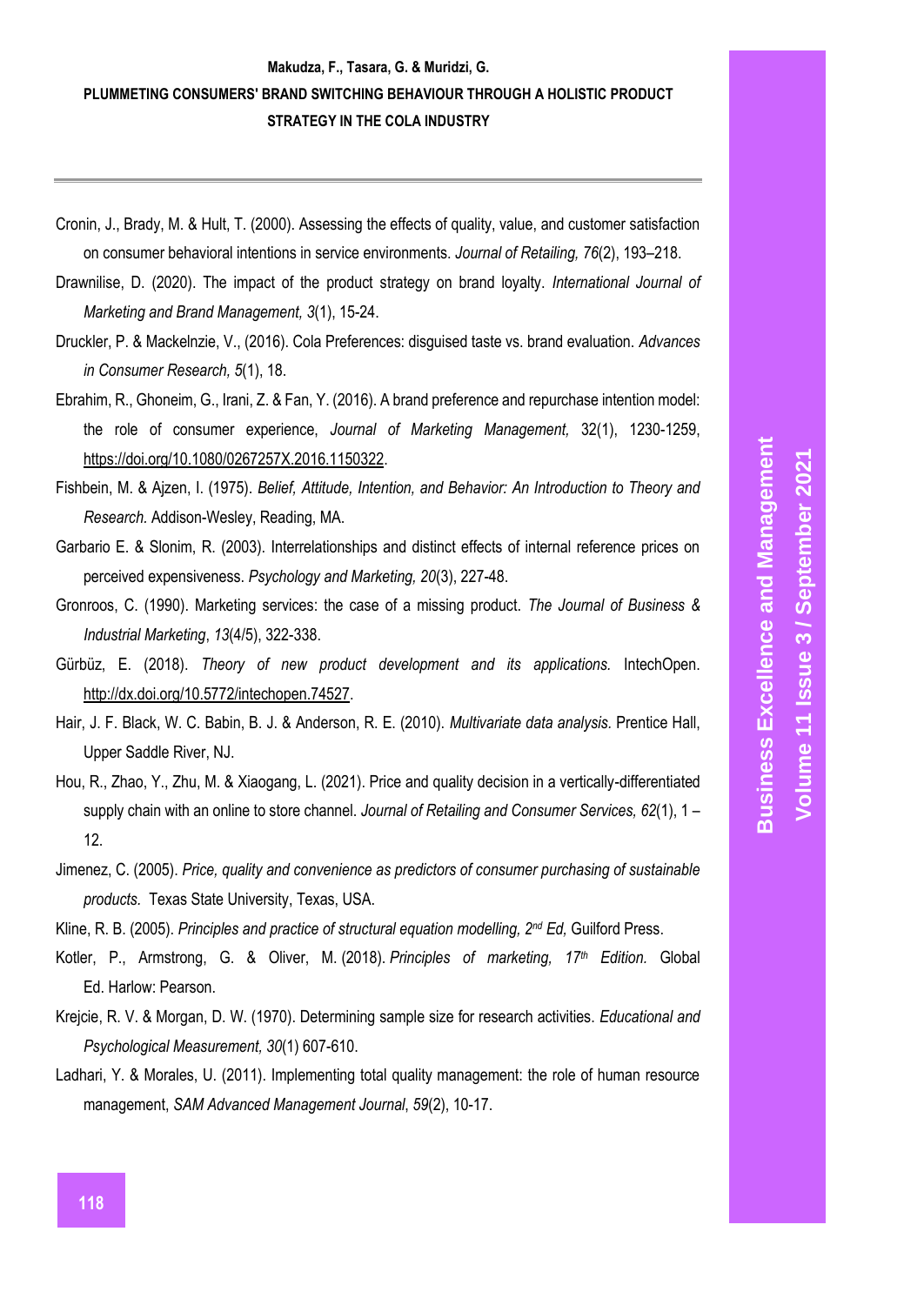- Lal, B. & Pankaj, P. (2017). Customer satisfaction towards Pepsi and Coca-Cola: an exploratory study of Jind City (Haryana). *International Journal of Research in Management, Economics and Commerce, 7*(8), 33-39.
- Lama, A. (2015). Niching versus change-of-pace using purchase frequencies & penetration rates to infer brand positioning. *Journal of Marketing Research, 25*(4), 384-390.

Levitt, T. (1983). *The marketing imagination.* New York: Free Press.

- Lichtenstein, N. M. & Ridgway, R. G. (2013). Price perceptions and consumer shopping behavior: a field study. *Journal of Marketing Research*, *30*(1), 234-235.
- Makudza, F. (2020). Augmenting customer loyalty through customer experience management in the banking industry. *Journal of Asian Business and Economic Studies, [https://doi.org/10.1108/JABES-](https://doi.org/10.1108/JABES-01-2020-0007)[01-2020-0007.](https://doi.org/10.1108/JABES-01-2020-0007)*
- Makudza, F., Mugarisanwa, C. & Siziba, S. (2020). The effect of social media on consumer purchase behaviour in the mobile telephony industry in Zimbabwe. *Dutch Journal of Finance and Management*, *4*(2), 1-10, em0065[. https://doi.org/10.29333/djfm/9299.](https://doi.org/10.29333/djfm/9299)
- Makudza, F., Muridzi, G. & Chirima, D. T. (2019). An analysis of the business process reengineering (BPR) implementation practices and their impact on customer satisfaction in the banking sector. *Amity Journal of Marketing, 4*(1), 24-40.
- Marandu, E. E., Makudza, F. & Ngwenya, S. (2019). Predicting students' intention and actual use of elearning using the technology acceptance model: a case from Zimbabwe. *International Journal of Learning, Teaching and Educational Research, 18*(6), 110-127[, https://doi.org/10.26803/ijlter.18.6.7.](https://doi.org/10.26803/ijlter.18.6.7)
- Maumbe, B. M., Musekiwa, A. & Makudza, F. (2020). Coca-Cola franchising business model: the case of Mutare Bottling Company in Zimbabwe. *International Journal of Business Marketing and Management, 5*(7), 1-8.
- Mulla, J. V. (2011). *Comparative Study of service provided by PepsiCo & Coca-Cola at neural enterprises in Solapur.* S.N.G. Institute of Management and Research Rajgurunagar, Pune.
- Nilghi, N. (2020). Convenience, price and product quality as predictors of consumer behaviour. *International Journal of Product and Ethical Studies, 1*(2), 23-34.

Ownland, O. & Conadis, C. (2020). An examination of the strategic impact of product quality. A case of Coca Cola in Italy. *Contemporary Journal of Business and Economic Research*, *3*(1), 14-27.

- Pallant, J. (2005). *SPSS survival manual: a step-by-step guide to data analysis using SPSS for Windows.*  Crows Nest, Australia: Allen & Unwin.
- Paracha, A., Waqas, M., Khan, A. R. & Ahmad, S. (2012). Consumer preference Coca Cola versus Pepsi-Cola. *Global Journal of Management and Business Research, 12*(12), 12-24.